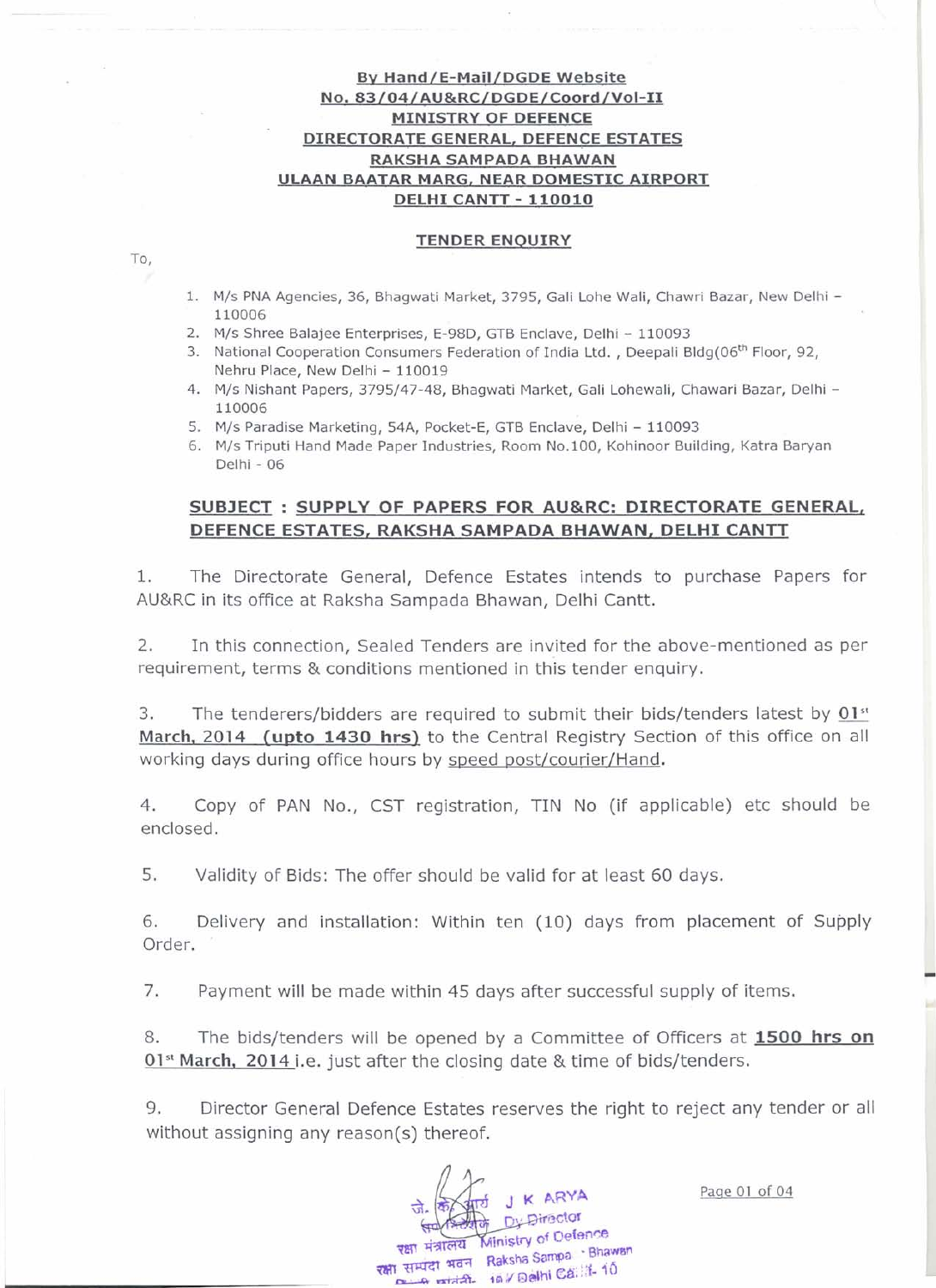## *10. Requirement:*

| SI.<br>No. | Details of Items with specifications       | <b>Qty Required</b> |
|------------|--------------------------------------------|---------------------|
|            | Tissue Paper, Silk, 51x76cm, Klug (German) | 70Reams             |

*11. Detailed instructions and terms* & *conditions are given in the Annexures enclosed. The following Annexures are enclosed herewith. The tenderers / bids are requested to read all the Annexures carefully and submit their bids/tenders accordingly:-*

- *(a) Annexure-I*
- *: General Instructions to Bidaers/Tenderers.*

*(b) Annexure-II*

*: Terms* & *Conditions.*

 $(J.K.$  Arya

Dy. Director (Coord) *For* Director General Defence Estates Dated :  $\left( \frac{1}{6} \right)$  Feb, 2014

Copy to: -  $\vec{a}$ ,  $\vec{a}$ ,  $\vec{a}$ ,  $\vec{a}$ ,  $\vec{a}$ ,  $\vec{a}$ ,  $\vec{a}$ ,  $\vec{a}$ ,  $\vec{a}$ ,  $\vec{a}$ ,  $\vec{a}$ ,  $\vec{a}$ ,  $\vec{a}$ ,  $\vec{a}$ ,  $\vec{a}$ ,  $\vec{a}$ ,  $\vec{a}$ ,  $\vec{a}$ ,  $\vec{a}$ ,  $\vec{a}$ ,  $\vec{a}$ ,  $\vec{a}$ ,  $\vec{a}$ ,  $\vec$ Private - Dy Directo PCDA HQrs, 'M' Section, 'G' - Block, New Delh<sup>yd</sup>-110011'', of Defence **रक्षा सम्पदा भवन** Raksha Sampa > Bhawan दिल्ली छावनी- 10 / Delhi Ca. .t- 10

**IGOVIL** 

Page 02 of 04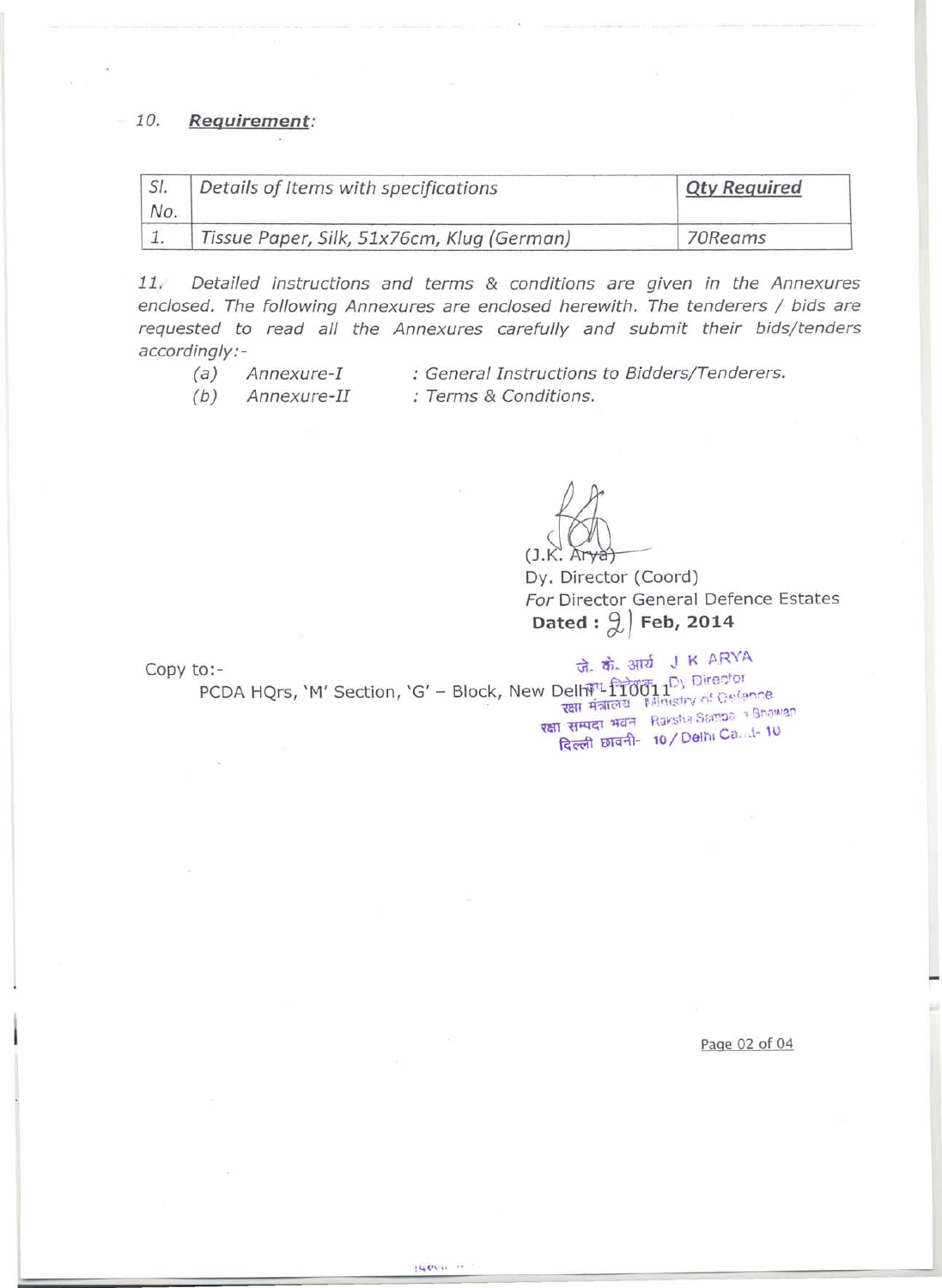(Refer to para 11(a) of Tender Enquiry No. 83/04/AU&RC/ DGDE/ Coord/Vol-II dated 9) Feb, 2014)

#### GENERAL INSTRUCTIONS TO THE BIDDERS / TENDERERS

1. The Commercial Bid should be sealed properly in a single envelope super-scribing 'Quotation for Supply of Papers for AU&RC" and must be sent / submitted by Speed Post/Courier/by Hand at the following address on or before 01<sup>st</sup> March, 2014 (1430 hrs) and the envelope should also clearly super-scribe "Do not open before 01<sup>st</sup> March, 2014 (1500 hrs)".

Dy. Director (Coord) Directorate General Defence Estates Room NO.1 02/1 03, Raksha Sampada Bhawan Ulaan Baatar Marg Near Domestic Airport Delhi Cantt - 110010

Note: This Dte. General will not be responsible for any delay for bids received by post/courier. Tender received after due date & time late will not be entertained.

2. Copy of PAN No., CST registration & TIN No. (if applicable) etc should be enclosed with the bid/tender. If the tenderer / firm supplies the items on behalf of Manufacturer, it will be necessary to enclose requisite authorization certificate from them to supply or market products on their behalf.

3. Director General, Defence Estates reserves the right to reject any tender or all without assigning any reason(s) thereof.

4. Please note that quotation incomplete in any respect will be liable for rejection.

5. The tender/bid shall be addressed to Shri J.K. Arya, Dy. Director (Coord) and sent at the address mentioned in para 1 above.

6. Tender/bid is required to be submitted in single bid mentioning detailed specifications, price (taxes, if any, inclusive/exclusive), terms & conditions after sale support / name of tenderer with complete corresponding address, Landline Telephone Number & Mobile Number. Each and every page of the quotation is to be serially numbered and duly signed by authorized bidder/signatory.

7. Specifications of the quoted item should be mentioned in the bid/tender. One sample of each item should be attached with the bid or retained in the office. The specifications of the items should match or be better than the office sample which can be seen in the office any time before submission of bid. Please note that quotation should be given only for branded items as far as possible. Any inferior of spurious items will be summarily rejected.

8. The financial bids shall be opened only if the sample attached is found of appropriate quality & specifications by the Tender Opening Committee

जे. के स्वीर K ARYA **RET AVENUE Ministry of Defence** रक्षा मंत्रालय Ministry of University<br>रक्षा सम्पदा भवन Ruksha Sampa Shawron सम्पदा भवन Raksha Sange<br>दिल्ली छावनी- 10 / Delhi Ca...t- 10

Page 03 of 04